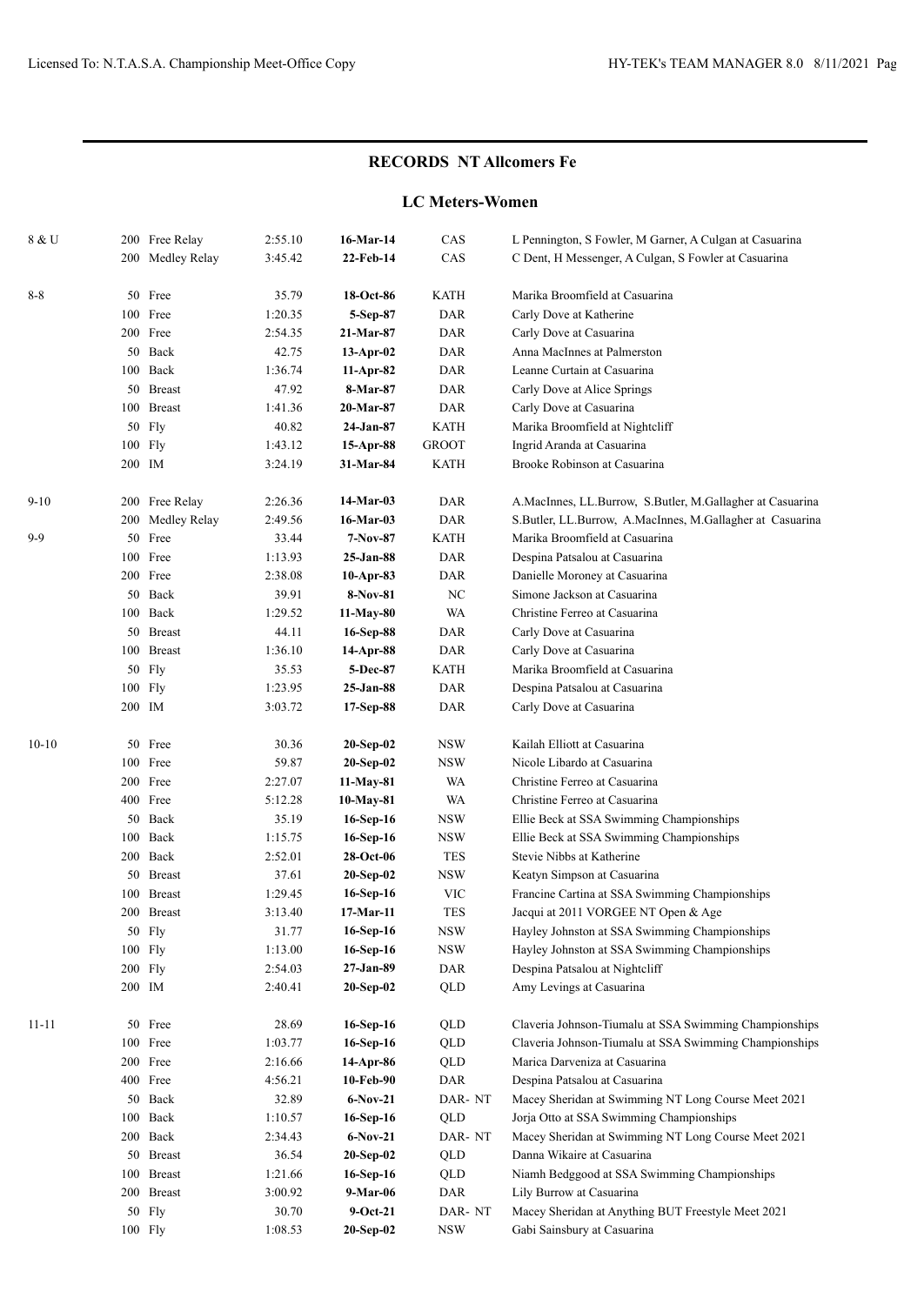| <b>RECORDS NT Allcomers Fe</b> |           |                  |          |             |              |                                                                     |  |
|--------------------------------|-----------|------------------|----------|-------------|--------------|---------------------------------------------------------------------|--|
| $11 - 11$                      | 200 Fly   |                  | 2:35.11  | 10-Dec-89   | DAR          | Despina Patsalou at Casuarina                                       |  |
|                                | 200 IM    |                  | 2:33.28  | 20-Sep-02   | <b>NSW</b>   | Gabi Sainsbury at Casuarina                                         |  |
| $11 - 12$                      | 200       | Free Relay       | 2:05.18  | 14-Oct-89   | DAR          | Taryn Dove, Despina Patsalou, Carly Dove, Lianne Hawke at Katherine |  |
|                                |           | 200 Medley Relay | 2:21.67  | $10-Mar-12$ | CAS          | R Basset, J Culgan, P McCabe, A Messenger at 2015 NT Open & Age     |  |
| 12 & U                         | 200       | Free Relay       | 1:53.76  | 16-Sep-16   | QLD          | E. Ramsay, A. Phillips, J. Booth, E. Barany                         |  |
|                                |           | 200 Medley Relay | 2:07.92  | 16-Sep-16   | QLD          | M. O'Callaghan, L. Elliott, E. Ramsay, E. Barany                    |  |
| $12 - 12$                      |           | 50 Free          | 27.36    | 16-Sep-16   | VIC          | Paris Burlock at SSA Swimming Championships                         |  |
|                                |           | 100 Free         | 1:01.01  | 20-Sep-02   | QLD          | Kylie Palmer at Casuarina                                           |  |
|                                |           | 200 Free         | 2:13.31  | 16-Sep-16   | QLD          | Jaime Krueger at SSA Swimming Championships                         |  |
|                                |           | 400 Free         | 4:37.21  | 8-May-95    | HK           | Anne Wong at Casuarina                                              |  |
|                                |           | 800 Free         | 9:54.36  | 18-Mar-00   | DAR          | Rachael Clelland at Casaurina                                       |  |
|                                | 1500 Free |                  | 18:45.76 | 27-Jan-91   | NC           | Despina Patsalou at Nightcliff                                      |  |
|                                |           | 50 Back          | 31.97    | 16-Sep-16   | <b>VIC</b>   | Bethany Dalgleish at SSA Swimming Championships                     |  |
|                                | 100       | Back             | 1:09.66  | 20-Sep-02   | QLD          | Megan Clements at Casuarina                                         |  |
|                                |           | 200 Back         | 2:30.81  | 10-May-09   | NZ           | Roxanne Adams at Casuarina                                          |  |
|                                |           | 50 Breast        | 35.46    | 8-Apr-92    | <b>SA</b>    | Gemma Turner at Casuarina                                           |  |
|                                | 100       | <b>Breast</b>    | 1:16.88  | 16-Sep-16   | <b>VIC</b>   | Chau Huynh at SSA Swimming Championships                            |  |
|                                |           | 200 Breast       | 2:49.79  | 26-Apr-93   | HK           | Heidi Wong at Casuarina                                             |  |
|                                |           | 50 Fly           | 29.51    | 16-Sep-16   | <b>VIC</b>   | Bethany Dalgleish at SSA Swimming Championships                     |  |
|                                | 100 Fly   |                  | 1:05.84  | $16-Sep-16$ | QLD          | Jaime Krueger at SSA Swimming Championships                         |  |
|                                | 200 Fly   |                  | 2:25.99  | 9-Sep-83    | QLD          | Raylene Knott at Casuarina                                          |  |
|                                | 200 IM    |                  | 2:30.59  | 20-Sep-02   | QLD          | Kylie Palmer at Casuarina                                           |  |
|                                | 400 IM    |                  | 5:30.69  | 17-Feb-91   | NC           | Carly Dove at Casuarina                                             |  |
| $13-13$                        | 50        | Free             | 27.26    | $21-Oct-01$ | CAS          | Danni Miatke at Katherine                                           |  |
|                                |           | 100 Free         | 59.41    | 20-May-01   | $_{\rm NT}$  | Danni Miatke at Casuarina                                           |  |
|                                |           | 200 Free         | 2:11.66  | 20-May-01   | $_{\rm NT}$  | Danni Miatke at Casuarina                                           |  |
|                                |           | 400 Free         | 4:32.39  | 9-Sep-83    | <b>NSW</b>   | Diana Bova at Casuarina                                             |  |
|                                |           | 800 Free         | 9:07.94  | 10-Sep-83   | <b>NSW</b>   | Diana Bova at Casuarina                                             |  |
|                                | 1500 Free |                  | 17:20.15 | 11-Sep-83   | <b>NSW</b>   | Diana Bova at Casuarina                                             |  |
|                                |           | 50 Back          | 31.25    | 16-Sep-16   | <b>VIC</b>   | Olivia Lefoe at SSA Swimming Championships                          |  |
|                                |           | 100 Back         | 1:07.25  | 20-Sep-02   | <b>NSW</b>   | Stephanie Williams at Casuarina                                     |  |
|                                |           | 200 Back         | 2:23.45  | 20-Sep-02   | <b>NSW</b>   | Stephanie Williams at Casuarina                                     |  |
|                                |           | 50 Breast        | 34.46    | 16-Sep-16   | $_{\rm NSW}$ | Jasmine Tran at SSA Swimming Championships                          |  |
|                                |           | 100 Breast       | 1:14.32  | 20-Sep-02   | <b>NSW</b>   | Melissa Barck Casuarina                                             |  |
|                                |           | 200 Breast       | 2:40.24  | 20-Sep-02   | <b>NSW</b>   | Melissa Barck Casuarina                                             |  |
|                                |           | 50 Fly           | 28.40    | 16-Sep-16   | <b>NSW</b>   | Mikaela Short at SSA Swimming Championships                         |  |
|                                | 100 Fly   |                  | 1:04.43  | 16-Sep-16   | <b>NSW</b>   | Mikaela Short at SSA Swimming Championships                         |  |
|                                | 200 Fly   |                  | 2:25.99  | 20-Sep-02   | <b>NSW</b>   | Melissa Barck Casuarina                                             |  |
|                                | 200 IM    |                  | 2:25.32  | 16-Sep-16   | QLD          | Jade Starr at SSA Swimming Championships                            |  |
|                                | 400 IM    |                  | 5:11.74  | 9-Sep-83    | QLD          | Catherine McMahon at Casuarina                                      |  |
| $13 - 14$                      |           | 200 Free Relay   | 1:51.07  | 16-Sep-16   | QLD          | H. Stewart, E. Burness, J. Starr, T. Tyerman-Webst                  |  |
|                                |           | 200 Medley Relay | 2:00.49  | 16-Sep-16   | <b>NSW</b>   | C. Brown, J. Tran, M. Short, C. Neale                               |  |
| $13 \& O$                      |           | 200 Free Relay   | 1:49.36  | 16-Sep-16   | QLD          | M. Thompson, T. Dilkes, T. Ash, Q. Burling                          |  |
|                                |           | 200 Medley Relay | 1:59.82  | 16-Sep-16   | QLD          | K. Scott, M. Thompson, T. Ash, Q. Burling                           |  |
| 14-14                          |           | 50 Free          | 27.00    | 16-Sep-16   | QLD          | Taylah Tyerman-Webster at SSA Swimming Championships                |  |
|                                |           | 100 Free         | 58.32    | 16-Sep-16   | QLD          | Lani Pallister at SSA Swimming Championships                        |  |
|                                |           | 200 Free         | 2:06.12  | $16-Sep-16$ | QLD          | Lani Pallister at SSA Swimming Championships                        |  |
|                                |           | 400 Free         | 4:24.88  | $16-Sep-16$ | QLD          | Lani Pallister at SSA Swimming Championships                        |  |
|                                |           | 800 Free         | 9:10.66  | 13-Apr-86   | QLD          | Julie Robinson at Casuarina                                         |  |
|                                | 1500 Free |                  | 17:05.48 | 14-Apr-86   | QLD          | Julie Robinson at Casuarina                                         |  |
|                                |           | 50 Back          | 30.06    | $16-Sep-16$ | <b>NSW</b>   | Charli Brown at SSA Swimming Championships                          |  |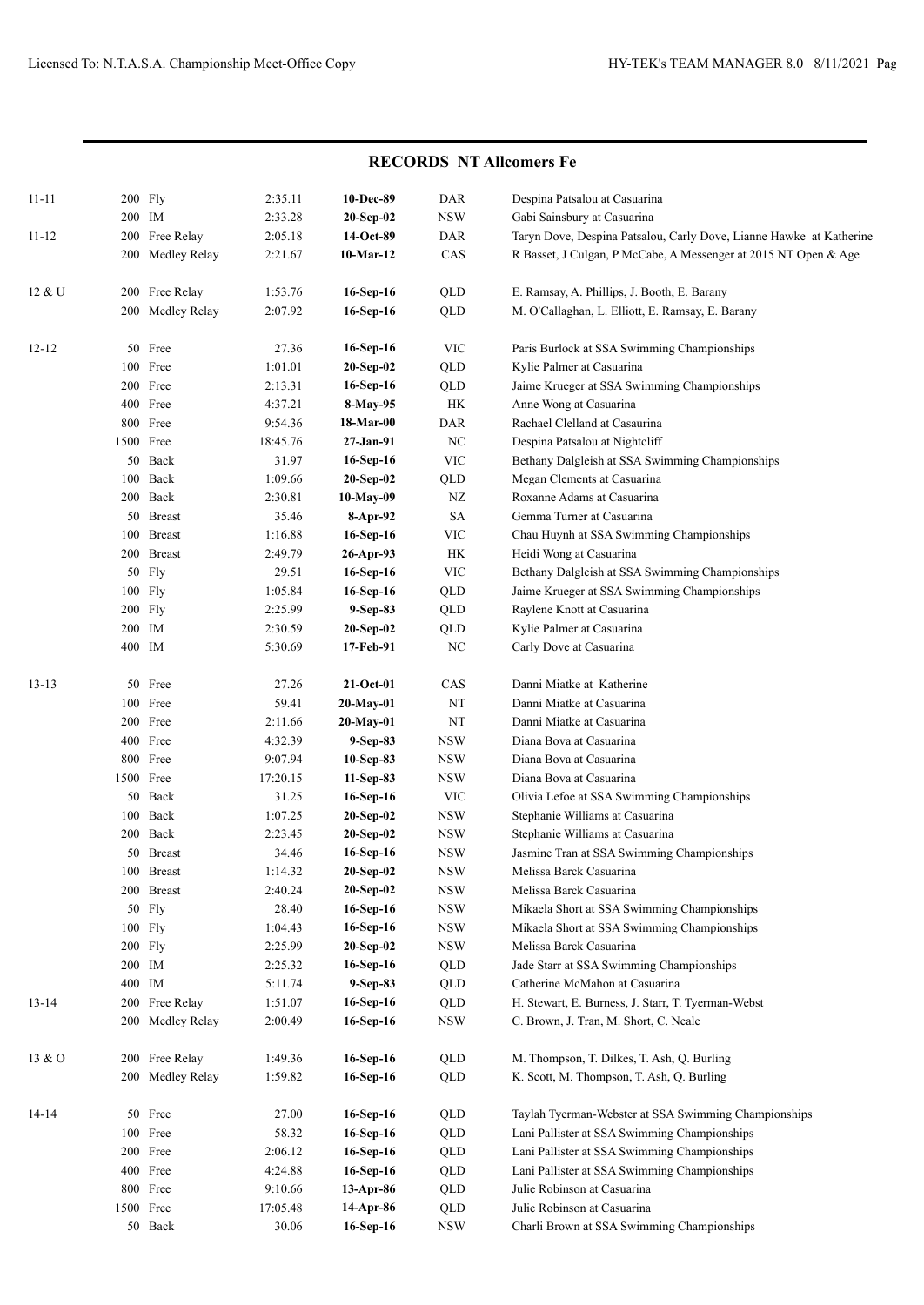|           |           |                         |                  |                        |                  | IVEC OIZD'S TAT AIROMETS LE                                                                  |
|-----------|-----------|-------------------------|------------------|------------------------|------------------|----------------------------------------------------------------------------------------------|
| 14-14     |           | 100 Back                | 1:05.89          | 16-Sep-16              | <b>NSW</b>       | Charli Brown at SSA Swimming Championships                                                   |
|           |           | 200 Back                | 2:21.94          | $20-Sep-02$            | <b>TAS</b>       | Penny Sproal at Casuarina                                                                    |
|           |           | 50 Breast               | 34.27            | 16-Sep-16              | QLD              | Olivia Williams at SSA Swimming Championships                                                |
|           |           | 100 Breast              | 1:16.34          | 20-Sep-02              | <b>TAS</b>       | Penny Sproal at Casuarina                                                                    |
|           |           | 200 Breast              | 2:41.35          | 20-Sep-02              | QLD              | Kellie Horne at Casuarina                                                                    |
|           |           | 50 Fly                  | 28.52            | 20-Sep-02              | NT               | Danni Miatke at Casuarina                                                                    |
|           | 100 Fly   |                         | 1:03.20          | $10-Sep-83$            | <b>VIC</b>       | Joy Celotti at Casuarina                                                                     |
|           | 200 Fly   |                         | 2:18.49          | 10-Sep-83              | <b>VIC</b>       | Joy Celotti at Casuarina                                                                     |
|           | 200 IM    |                         | 2:24.51          | $7-Mar-02$             | CAS              | Danni Miatke at Casuarina                                                                    |
|           | 400 IM    |                         | 5:06.36          | 20-Sep-02              | <b>TAS</b>       | Penny Sproal at Casuarina                                                                    |
|           |           |                         |                  |                        |                  |                                                                                              |
| $15 - 15$ |           | 50 Free                 | 26.49            | 16-Sep-16              | A C T            | Abbey Webb at SSA Swimming Championships                                                     |
|           |           | 100 Free                | 57.82            | $20-Sep-02$            | <b>NSW</b>       | Melissa Mitchell at Casuarina                                                                |
|           |           | 200 Free                | 2:06.02          | 16-Sep-16              | ACT              | Abbey Webb at SSA Swimming Championships                                                     |
|           |           | 400 Free                | 4:25.14          | $25-Apr-93$            | <b>HK</b>        | Robyn Lam Sam at Casuarina                                                                   |
|           |           | 800 Free                | 9:15.92          | 7-Feb-87               | NC               | Megan Fanning at Casuarina                                                                   |
|           | 1500 Free |                         | 17:28.75         | 7-Feb-87               | NC               | Megan Fanning at Casuarina                                                                   |
|           |           | 50 Back                 | 30.32            | 16-Sep-16              | QLD              | Quinn Burling at SSA Swimming Championships                                                  |
|           |           | 100 Back                | 1:05.93          | 16-Sep-16              | QLD              | Quinn Burling at SSA Swimming Championships                                                  |
|           |           | 200 Back                | 2:21.34          | 16-Sep-16              | A C T            | Abbey Webb at SSA Swimming Championships                                                     |
|           |           | 50 Breast               | 34.24            | 16-Sep-16              | <b>NSW</b>       | Georgina Seton at SSA Swimming Championships                                                 |
|           |           | 100 Breast              | 1:14.59          | $10-Sep-83$            | QLD              | Sharon Kellett at Casuarina                                                                  |
|           |           | 200 Breast              | 2:40.56          | 11-Sep-83              | QLD              | Sharon Kellett at Casuarina                                                                  |
|           |           | 50 Fly                  | 28.69            | 16-Sep-16              | ACT              | Abbey Webb at SSA Swimming Championships                                                     |
|           | 100 Fly   |                         | 1:01.79          | 10-Sep-83              | QLD              | Janet Tibbits at Casuarina                                                                   |
|           | 200 Fly   |                         | 2:14.63          | 9-Sep-83               | QLD              | Janet Tibbits at Casuarina                                                                   |
|           | 200 IM    |                         | 2:26.36          | 16-Sep-16              | ACT              | Abbey Webb at SSA Swimming Championships                                                     |
|           | 400 IM    |                         | 5:18.70          | $20-Sep-02$            | DAR              | Rachael Clelland at Casuarina                                                                |
| $15-16$   |           | 200 Free Relay          | 2:07.59          | 27-Jan-90              | $_{\mathrm{NC}}$ | Belinda Dowd, Belinda Fanning, Karen Jennings, Kerstin Harrison at Casua                     |
|           |           | 200 Medley Relay        | 2:23.59          | 27-Jan-90              | $_{\mathrm{NC}}$ | Belinda Fanning, Karen Jennings, Kerstin Harrison, Belinda Dowd at Casuar                    |
|           |           | 50 Free                 |                  |                        | <b>NSW</b>       |                                                                                              |
| $16-16$   |           |                         | 26.59            | 16-Sep-16              |                  | Eloise Riley at SSA Swimming Championships                                                   |
|           |           | 100 Free                | 57.65            | 20-Sep-02              | QLD              | Kirsty Somers at Casuarina                                                                   |
|           |           | 200 Free                | 2:06.62          | 16-Sep-16              | <b>NSW</b>       | Darian Quadrio at SSA Swimming Championships<br>Darian Quadrio at SSA Swimming Championships |
|           |           | 400 Free<br>800 Free    | 4:23.25          | 16-Sep-16              | <b>NSW</b>       |                                                                                              |
|           |           |                         | 9:07.26          | 13-May-79              | QLD              | Jennifer Ede at Casuarina                                                                    |
|           | 1500 Free |                         | 17:37.13         | $20-Sep-02$            | <b>NSW</b>       | Sarah Kallu at Casaurina                                                                     |
|           |           | 50 Back<br>$100\;$ Back | 30.21            | 16-Sep-16<br>11-Sep-83 | QLD              | Katie Scott at SSA Swimming Championships                                                    |
|           |           |                         | 1:05.78          |                        | <b>NSW</b>       | Joanne Bell at Casuarina                                                                     |
|           |           | 200 Back<br>50 Breast   | 2:22.69<br>33.33 | 16-Sep-16<br>16-Sep-16 | <b>WA</b><br>QLD | Courtney Lee at SSA Swimming Championships<br>Madison Thompson at SSA Swimming Championships |
|           |           | 100 Breast              | 1:13.18          |                        |                  |                                                                                              |
|           |           | 200 Breast              | 2:38.44          | 16-Sep-16<br>16-Sep-16 | QLD<br>QLD       | Madison Thompson at SSA Swimming Championships<br>Ashlee Bass at SSA Swimming Championships  |
|           |           | 50 Fly                  | 27.93            | 16-Sep-16              |                  | Alex Perkins at SSA Swimming Championships                                                   |
|           | 100 Fly   |                         |                  |                        | QLD              | Tess Bastian at SSA Swimming Championships                                                   |
|           | $200$ Fly |                         | 1:02.49          | 16-Sep-16              | SA               | Krista Muir at Casuarina                                                                     |
|           |           |                         | 2:18.64          | 9-Sep-83               | QLD              | Tess Bastian at SSA Swimming Championships                                                   |
|           | 200 IM    |                         | 2:23.46          | 16-Sep-16              | SA               |                                                                                              |
|           | 400 IM    |                         | 5:04.79          | 16-Sep-16              | <b>SA</b>        | Tess Bastian at SSA Swimming Championships                                                   |
| 17-17     |           | 50 Free                 | 26.47            | 16-Sep-16              | QLD              | Emily Dring at SSA Swimming Championships                                                    |
|           |           | 100 Free                | 56.61            | 16-Sep-16              | QLD              | Emily Dring at SSA Swimming Championships                                                    |
|           |           | 200 Free                | 2:05.31          | 16-Sep-16              | QLD              | Emily Dring at SSA Swimming Championships                                                    |
|           |           | 400 Free                | 4:24.03          | 16-Sep-16              | QLD              | Shailee Finney at SSA Swimming Championships                                                 |
|           |           | 800 Free                | 9:14.69          | 16-Sep-16              | QLD              | Jessica Lavin at SSA Swimming Championships                                                  |
|           | 1500 Free |                         | 17:23.39         | 16-Sep-16              | QLD              | Shailee Finney at SSA Swimming Championships                                                 |
|           |           | 50 Back                 | 30.69            | 16-Sep-16              | <b>VIC</b>       | Samantha Howe at SSA Swimming Championships                                                  |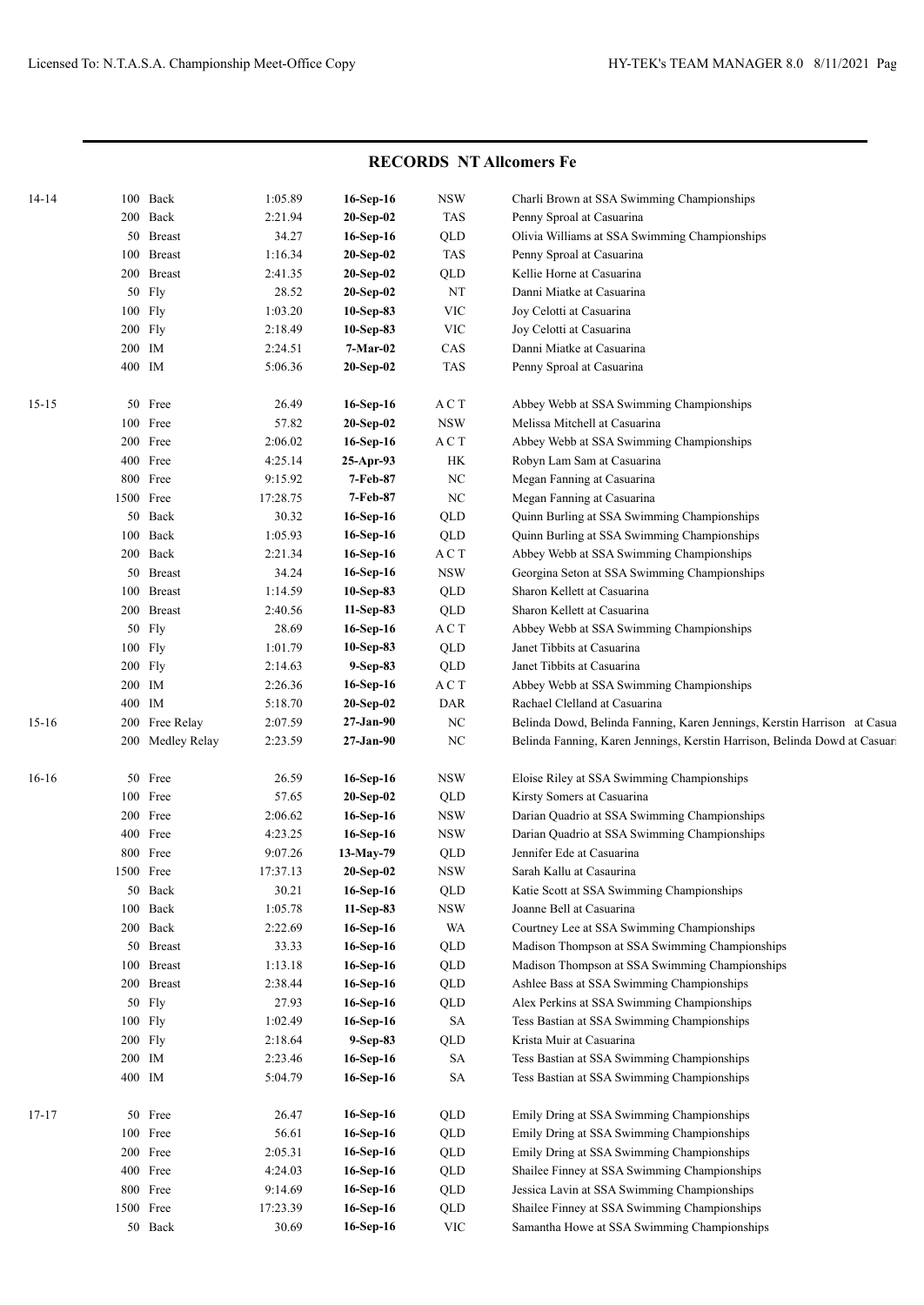| $17 - 17$ | 100       | Back             | 1:06.30  | 16-Sep-16   | QLD                         | Aliesha Meagher at SSA Swimming Championships                          |
|-----------|-----------|------------------|----------|-------------|-----------------------------|------------------------------------------------------------------------|
|           |           | 200 Back         | 2:22.95  | 16-Sep-16   | $_{\rm NSW}$                | Francesca Fitzhenry at SSA Swimming Championships                      |
|           |           | 50 Breast        | 32.98    | 20-Sep-02   | <b>WA</b>                   | Sally Foster at Casuariuna                                             |
|           | 100       | <b>Breast</b>    | 1:12.39  | 20-Sep-02   | <b>WA</b>                   | Sally Foster at Casuarina                                              |
|           |           | 200 Breast       | 2:38.99  | $20-Sep-02$ | <b>WA</b>                   | Sally Foster at Casuarina                                              |
|           | 50        | Fly              | 28.56    | 16-Sep-16   | <b>QLD</b>                  | Kayley Le Roux at SSA Swimming Championships                           |
|           | 100 Fly   |                  | 1:03.02  | 16-Sep-16   | QLD                         | Kayley Le Roux at SSA Swimming Championships                           |
|           | 200 Fly   |                  | 2:17.65  | 16-Sep-16   | <b>NSW</b>                  | Francesca Fitzhenry at SSA Swimming Championships                      |
|           | 200 IM    |                  | 2:20.35  | 16-Sep-16   | $_{\rm NSW}$                | Francesca Fitzhenry at SSA Swimming Championships                      |
|           | 400 IM    |                  | 4:57.73  | $16-Sep-16$ | <b>NSW</b>                  | Francesca Fitzhenry at SSA Swimming Championships                      |
| 17 & O    |           | 200 Free Relay   | 2:14.35  | 17-Apr-99   | CAS                         | Jacinta Stirrat, Anne Disney, Zowie Horwid, Safron Horwid<br>Casuarina |
|           |           | 200 Medley Relay | 2:31.42  | 3-May-91    | $\mathop{\sf DAR}\nolimits$ | Leanne Curtain, Joan Curtain, Denice Holmes, Wendy Gillespie Casuarina |
|           |           | 50 Free          | 26.51    | 16-Sep-16   | QLD                         | Emily Dring at SSA Swimming Championships                              |
|           |           | 100 Free         | 57.65    | $20-Sep-02$ | QLD                         | Kirsty Somers at Casaurina                                             |
|           |           | 200 Free         | 2:05.54  | $11-Sep-83$ | QLD                         | Susie Baumer at Casuarina                                              |
|           |           | 400 Free         | 4:23.15  | 9-Sep-83    | QLD                         | Susie Baumer at Casuarina                                              |
|           |           | 800 Free         | 9:01.80  | $11-Sep-83$ | QLD                         | Susie Baumer at Casuarina                                              |
|           | 1500 Free |                  | 17:05.48 | 14-Apr-86   | QLD                         | Julie Robinson at Casuarina                                            |
|           |           | 50 Back          | 30.31    | 16-Sep-16   | QLD                         | Katie Scott at SSA Swimming Championships                              |
|           |           | 100 Back         | 1:04.94  | 9-Nov-83    | QLD                         | Georgina Parkes at Casuarina                                           |
|           |           | 200 Back         | 2:16.82  | $9-Nov-83$  | QLD                         | Georgina Parkes at Casuarina                                           |
|           |           | 50 Breast        | 32.98    | $20-Sep-02$ | WA                          | Sally Foster at Casuarina                                              |
|           |           | 100 Breast       | 1:12.39  | $20-Sep-02$ | <b>WA</b>                   | Sally Foster at Casuarina                                              |
|           |           | 200 Breast       | 2:36.26  | 26-Sep-95   | <b>NSW</b>                  | Nadine Neumann at Casuarina                                            |
|           | 50        | Fly              | 28.22    | 16-Sep-16   | QLD                         | Alex Perkins at SSA Swimming Championships                             |
|           | 100 Fly   |                  | 1:01.79  | 10-Sep-83   | QLD                         | Janet Tibbits at Casuarina                                             |
|           | 200 Fly   |                  | 2:14.63  | 9-Sep-83    | QLD                         | Janet Tibbits at Casuarina                                             |
|           | 200       | IM               | 2:20.99  | 11-Sep-83   | QLD                         | Susan Landells at Casuarina                                            |
|           | 400       | IM               | 4:52.04  | 9-Sep-83    | QLD                         | Susan Landells at Casuarina                                            |
|           | 200       | Free Relay       | 1:49.36  | 16-Sep-16   | QLD                         | M. Thompson, T. Dilkes, T. Ash, Q. Burling                             |
|           | 400       | Free Relay       | 3:47.08  | 16-Sep-16   | QLD                         | Q. Burling, T. Tyerman-Webster, A. Gallo, D. Cook                      |
|           | 800       | Free Relay       | 9:28.05  | 7-Mar-19    | <b>DAR</b>                  | M. GALLAGHER, T. Hutton, L. McSkimming, S. Walo                        |
|           | 200       | Medley Relay     | 1:59.82  | 16-Sep-16   | QLD                         | K. Scott, M. Thompson, T. Ash, Q. Burling                              |
|           | 400       | Medley Relay     | 4:40.50  | 12-May-09   | $_{\rm NT}$                 | S Nibbs, Lily Burrow, R Zagorskis, E Sheldon at Casuarina              |
|           |           |                  |          |             |                             |                                                                        |